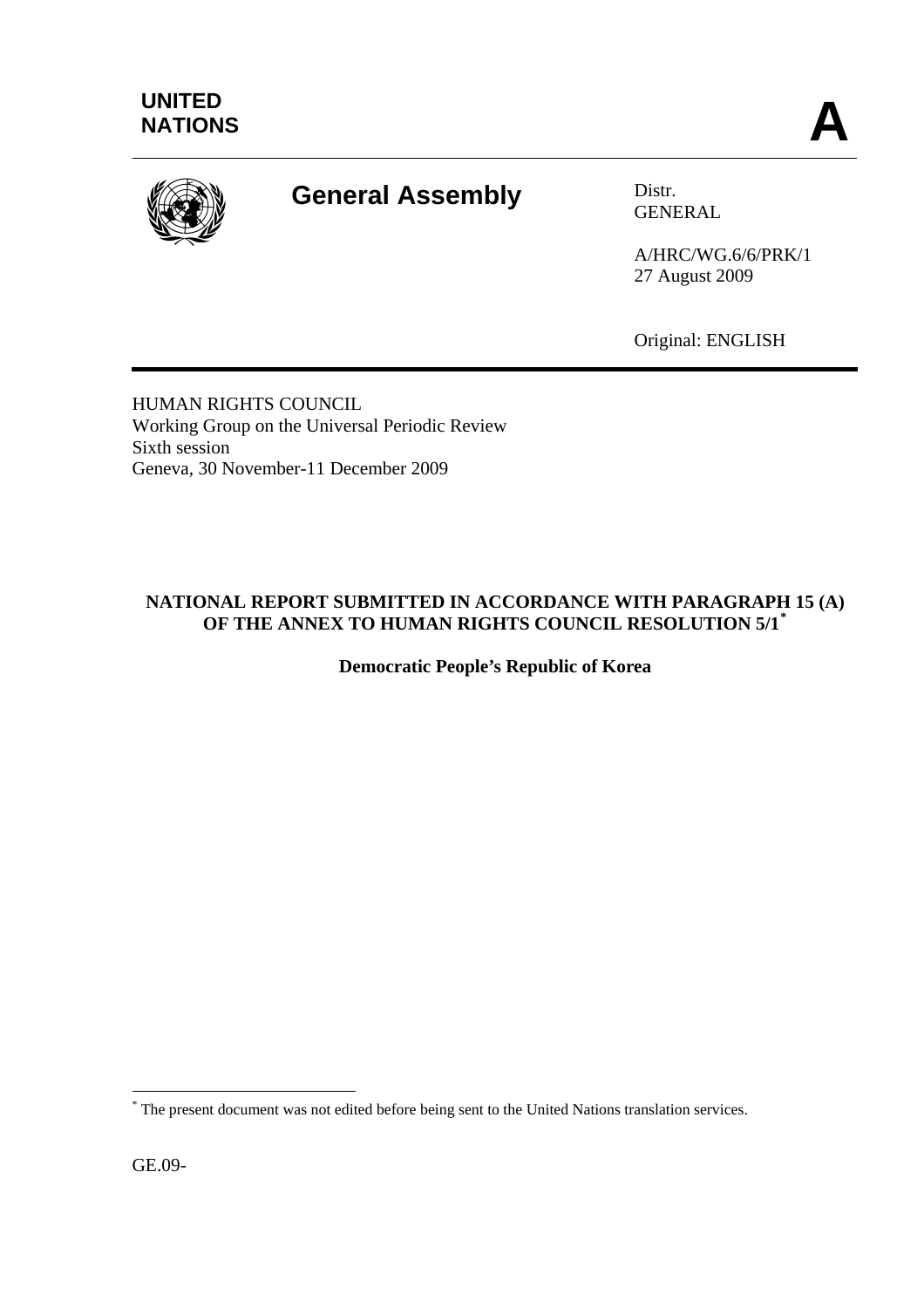1. The Democratic People's Republic of Korea (DPRK), honouring the purposes and principles of the United Nations Charter to achieve international cooperation in promoting and encouraging respect for human rights and the General Assembly resolution 60/251 of March 15, 2006 on establishing the Universal Periodic Review (UPR) mechanism, submits the present report prepared in accordance with the General Guidelines for the Preparation of Information under the UPR set out in document A/HRC/6/L.24.

# **I. PREPARATION OF THE REPORT**

## **1. Organizational arrangements and methodology**

2. The Government of the DPRK (Government) briefed to the Presidium of the Supreme People's Assembly, the Central Court, the Central Public Prosecutors Office, and the relevant commissions and ministries of the Cabinet on the information of the UPR schedule of the Human Rights Council and the Guidelines for the Preparation of Information and invited them to prepare specified outlines and facts and figures pertaining to their functions.

3. A task force was set up comprising experts from 20 institutions such as the Presidium of the Supreme People's Assembly, the Central Court, the Central Public Prosecutors Office and the Ministry of Foreign Affairs, which drafted and finalized the present report based on the information submitted respectively by the institutions concerned. (See annex 1)

4. The report focuses on the principled stand of the DPRK on human rights, legal and institutional framework and policies for the protection and promotion of human rights, as well as national efforts and experiences, challenges and prospects in the field of human rights. It has been written in such a way as describing the essence of the matter in question intensively, and supporting it with typical or general information on the ground.

## **2. Consultations with civil society**

5. The task force held consultations on 24 occasions with broad sections of public figures including from social and non-Governmental organizations working in the field of human rights and from legal and academic circles. (See annex 2)

6. At each consultation experts from specific organizations and individual figures presented their views on the part of the report they were concerned about and supplemented information they deemed necessary.

# **II. BACKGROUND**

## **1. Country review**

7. Korea is situated in the north-eastern part of the Asian continent. It consists of the Korean peninsula and 4,198 islands around it, extending over a total area of 222,200 square kilometers. It was divided into the north and the south at the  $38<sup>th</sup>$  parallel of the north latitude soon after liberation from the Japanese military occupation on August 15, 1945 and then after the Korean war (June 1950-July 1953) at the military demarcation line defined as boundary in the Armistice Agreement. The area over which the DPRK's sovereignty is exercised is 122,760 square kilometers.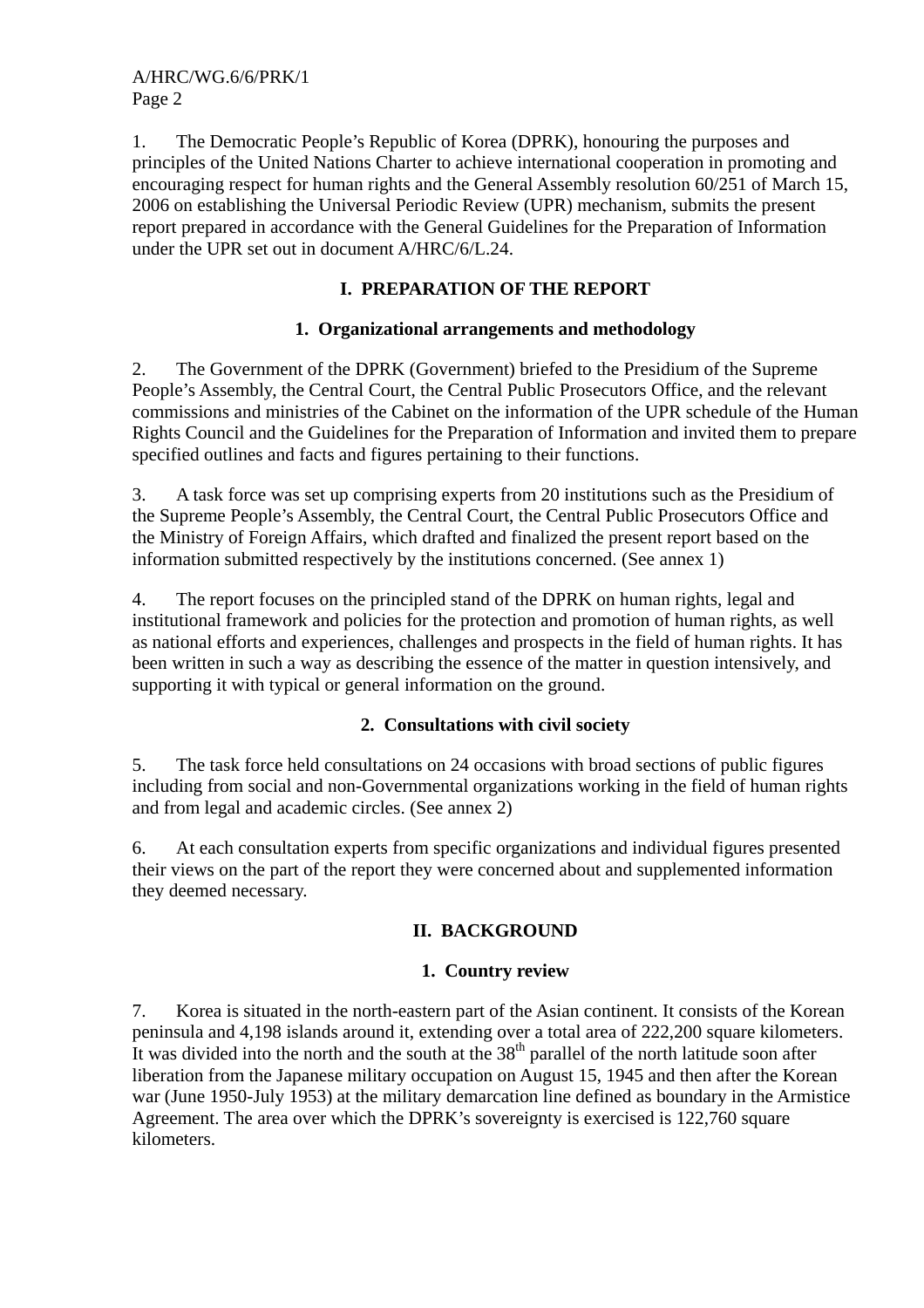8. The DPRK is a homogeneous national State. As of 2008 its population stands at 24,051,000.

9. Korea was formed as a State before the  $30<sup>th</sup>$  century BC, and developed itself creating its own culture. However, in the modern times it was repeatedly violated and trifled by big powers as it was weak in national power, and finally, to its disgrace, was conquered by the Japanese imperialists at the beginning of the  $20<sup>th</sup>$  century.

10. The Korean people waged anti-Japanese revolutionary struggle against the Japanese imperialists for 20-odd years under the leadership of the great leader President **Kim Il Sung**, thus achieving the cause of national liberation on August 15, 1945. With the founding of the Democratic People's Republic of Korea representing the interests of all the Korean people, the Korean people came to have, for the first time in national history, an independent and genuine people's Government.

11. Since its founding, the DPRK has consolidated the people's power and the socialist system invincibly. Today the Korean people, under the seasoned leadership of the great leader General **Kim Jong Il**, are striving to further consolidate their own people-centred socialist system, build a prosperous powerful nation, and achieve the independent and peaceful reunification of the country.

# **2. Basic ideas and position on human rights**

12. The great leader General **Kim Jong Il** said that human rights are the inviolable and inalienable rights of the people in our country as they are the masters of the State and society. The Government, based on the fundamental requirement of the Juche idea which places human person at the centre of all considerations and makes everything in the nature and society serve him/her, and specific reality and practical experiences of the country, has comprehensively defined Juche-oriented ideas and position on human rights, and is actively pursuing their realization.

13. The Government considers that human rights are the rights that all human beings are equally entitled to and the rights that enable them to live as human beings with their dignity fully respected. In other words, they are the rights universal to all human beings that are recognized and guaranteed by the State and enable the human beings to enjoy equal life worthy of human dignity. This consideration is based on the following four unique characteristics of human rights that distinguish them from all kinds of rights that human beings hold.

**(a) Universality and equality**: Human rights are what every human being is entitled to. Hence they are universal and equal.

**(b) Individuality**: Human rights belong to an individual. A human person is a social being, which makes him/her the holder of not only the rights enjoyed individually but also those rights enjoyed in community with others. With respect to the right of national selfdetermination the holder of which is the collective, discrimination based on nationality or race constitutes violation of the human rights of the collective and eventually, the victims of the violation are none other than the individuals, the members of the collective. In the same vein, in a country that is independent and prosperous the enjoyers of human rights are the individual citizens of that particular country.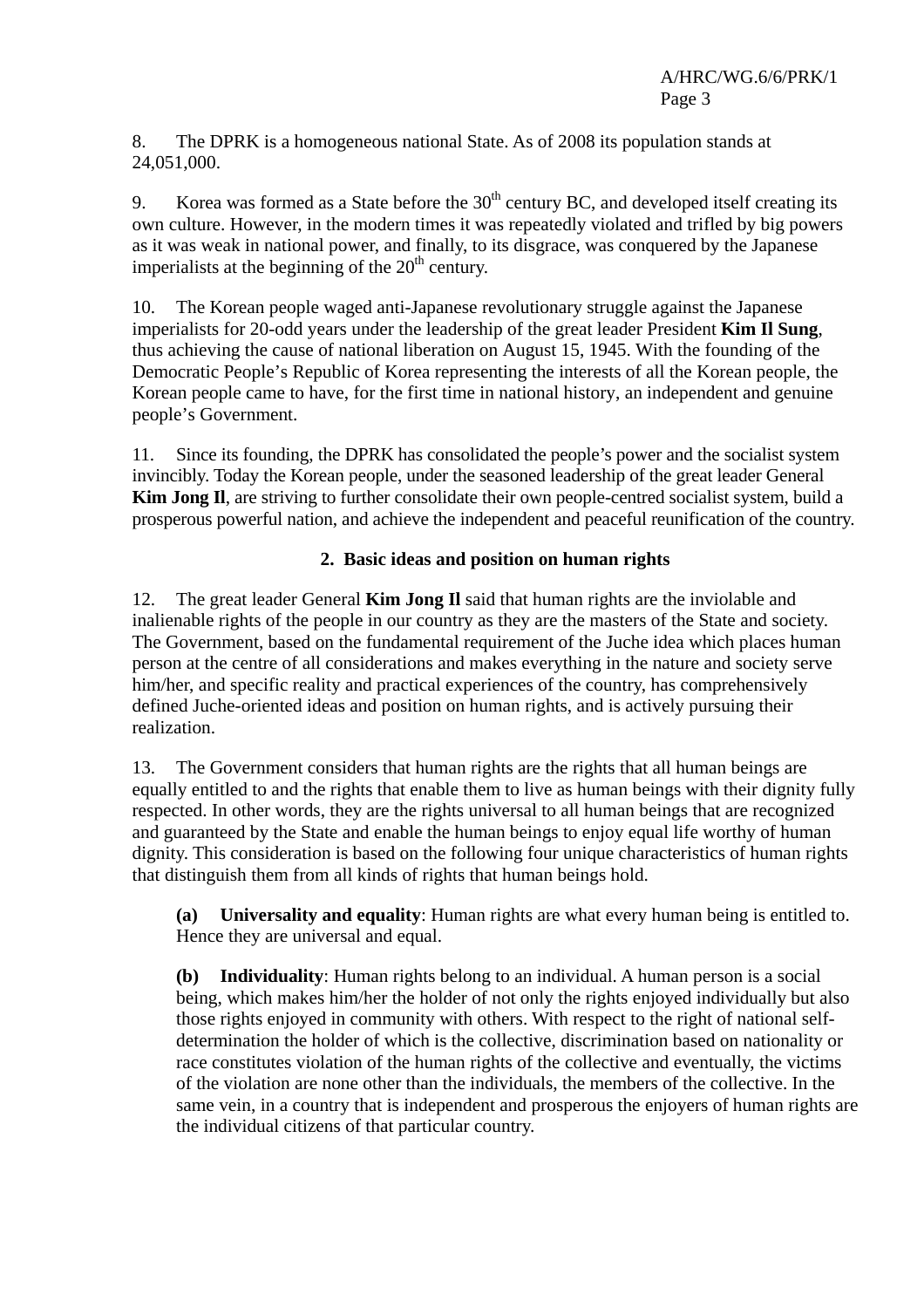**(c) Dignity**: Human rights are, in essence, the rights related to the dignity of a human person. The characteristics of human rights lie in that they are the rights that a human person, aware of his/her dignity as a human being, claims in order to live a life worthy of his/her dignity as a human being.

**(d) Indivisibility**: Human rights are indivisible from the holder of the rights. A human person may waive or assign of himself/herself some rights like the right of ownership but never the human rights unless he/she gives up living as a human person.

14. The Government, based on the above-mentioned consideration of human rights, holds that the genuine human rights are the independent rights. To be specific, these rights imply the possibility for a human person to freely conduct the activities to overcome or remove all the fetters of the nature and society as the master of his/her own destiny, and to make everything serve his/her independent needs and interests. Human rights can be truly genuine rights of a human being when they become independent rights that enable him/her to be the master of the nature, society and himself/herself. Herein lies one of the new aspects of the Juche-oriented ideas of the DPRK on human rights. Moreover, human rights are realized only under the guarantee of the State, although they are the inalienable and inviolable birthrights of a human being. That is why the DPRK recognizes that human rights are not the rights to "freedom irrespective of the State and society" but they are the rights to "freedom guaranteed by the State and society".

15. The Government respects the principles of the Charter of the United Nations in respect of human rights and international human rights instruments, and maintains the principle of recognizing the universality of human rights, while taking due account of the political and economic systems of different countries and nations, and the level of their development, peculiarities, characteristics and diversity of their historical and cultural traditions. It welcomes and encourages, in dealing with international human rights issues, dialogues and cooperation based on respect for sovereignty and equality, rejects the application of double standard, and calls for strict observance of the principle of impartiality, objectivity and non-selectivity. It is of the view that as human rights are guaranteed by sovereign States, any attempt to interfere in others' internal affairs, overthrow the governments and change the systems on the pretext of human rights issues constitutes violations of human rights. In this sense, the DPRK holds that human rights immediately mean national sovereignty.

### **III. NATIONAL LEGAL AND INSTITUTIONAL FRAMEWORK FOR PROTECTION AND PROMOTION OF HUMAN RIGHTS**

## **1. The Constitution and human rights-related legal system**

### **A. The Constitution**

16. The Socialist Constitution of the DPRK (Constitution) comprehensively provides for the principles of the State administration in the fields of politics, the economy and culture, as well as the fundamental rights and duties of citizens in all spheres of social activity, and the principles of their materialization. It was adopted in 1972 and amended and supplemented on three occasions (1992, 1998 and 2009). The stipulation in the Constitution that the State shall respect and protect human rights is the manifestation of the commitment of the State to ensuring full enjoyment by citizens of human rights on a high standard. The Constitution comprehensively provides for the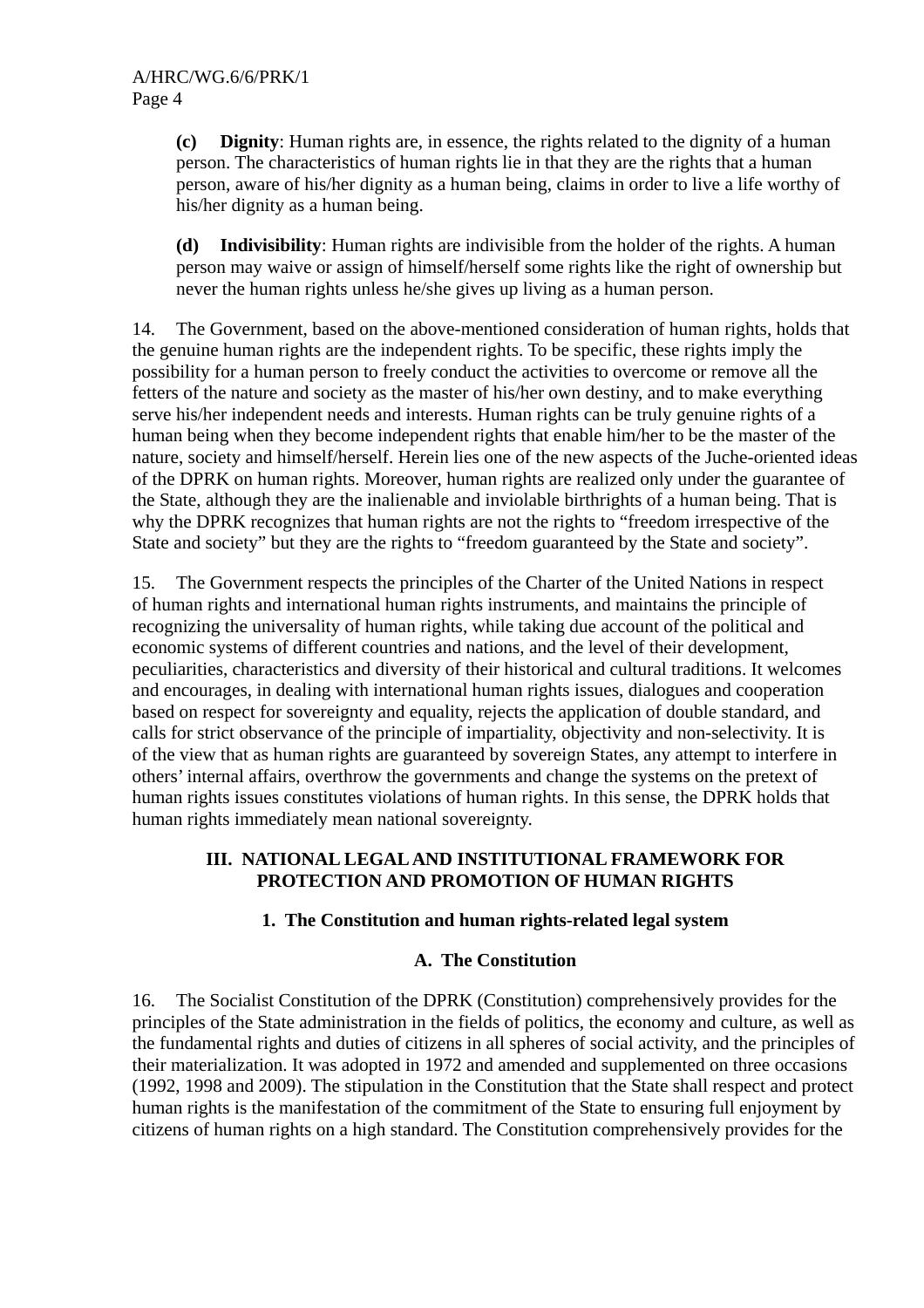fundamental rights and freedoms in all fields of State and public activity such as the right to elect and to be elected, the freedoms of speech, the press, assembly, demonstration and association, the rights to complaints and petitions, work and relaxation, free medical care, education and social security, freedoms to engage in scientific, literary and artistic pursuits, and freedoms of residence and travel. It also explicitly stipulates that these rights and freedoms are provided to everyone equally and practically, and shall be amplified with the consolidation and development of the socialist system.

### **B. Sector-specific laws**

17. Since the founding of the DPRK in 1948, hundreds of laws and regulations related to human rights were enacted, thus providing firm legal guarantees for the effective protection and promotion of human rights. (See annex 3). Each sector-specific law has rules and regulations for its implementation.

#### **2. Structure of State organs and mechanism for protection and promotion of human rights**

18. The political system of the DPRK is socialist democratic republicanism. The sovereignty resides in the workers, peasants, servicepersons, working intellectuals and all other working people. They exercise power through their representative organs – the Supreme People's Assembly and local people's assemblies at all levels.

19. The organ of State power consists of the Supreme People's Assembly, the National Defence Commission, the Presidium of the Supreme People's Assembly and local people's assemblies.

20. The system of administrative organs includes the Cabinet, commissions and ministries and local people's committees at all levels.

21. The system of procuratorial organs consists of the Central Public Prosecutors Office, the public prosecutors office of the province (or municipality directly under central authority), city (or district) and county and the special public prosecutors office. Their functions are to protect, through the surveillance of law observance and combat against crimes, the State power of the DPRK, the socialist system, the property of the State and social, cooperative organizations and personal rights as guaranteed by the Constitution and the people's lives and property.

22. The system of judicial organs consists of the Central Court, the people's court of the province (or municipality directly under central authority), city (district) and county and the special court. Their functions are to protect through judicial activities the State power of the DPRK, the socialist system, the property of the State and social, cooperative organizations and personal rights as guaranteed by the Constitution and the people's lives and property.

23. In the DPRK, the people's committees at all levels assume direct responsibility for the ensuring of human rights. Procuratorial, judicial and people's security organs also discharge the important functions of protecting human rights. Inter-agency organizations such as the National Coordinating Committees for the Implementation of the Convention on the Rights of the Child, and the Convention on the Elimination of All Forms of Discrimination against Women, National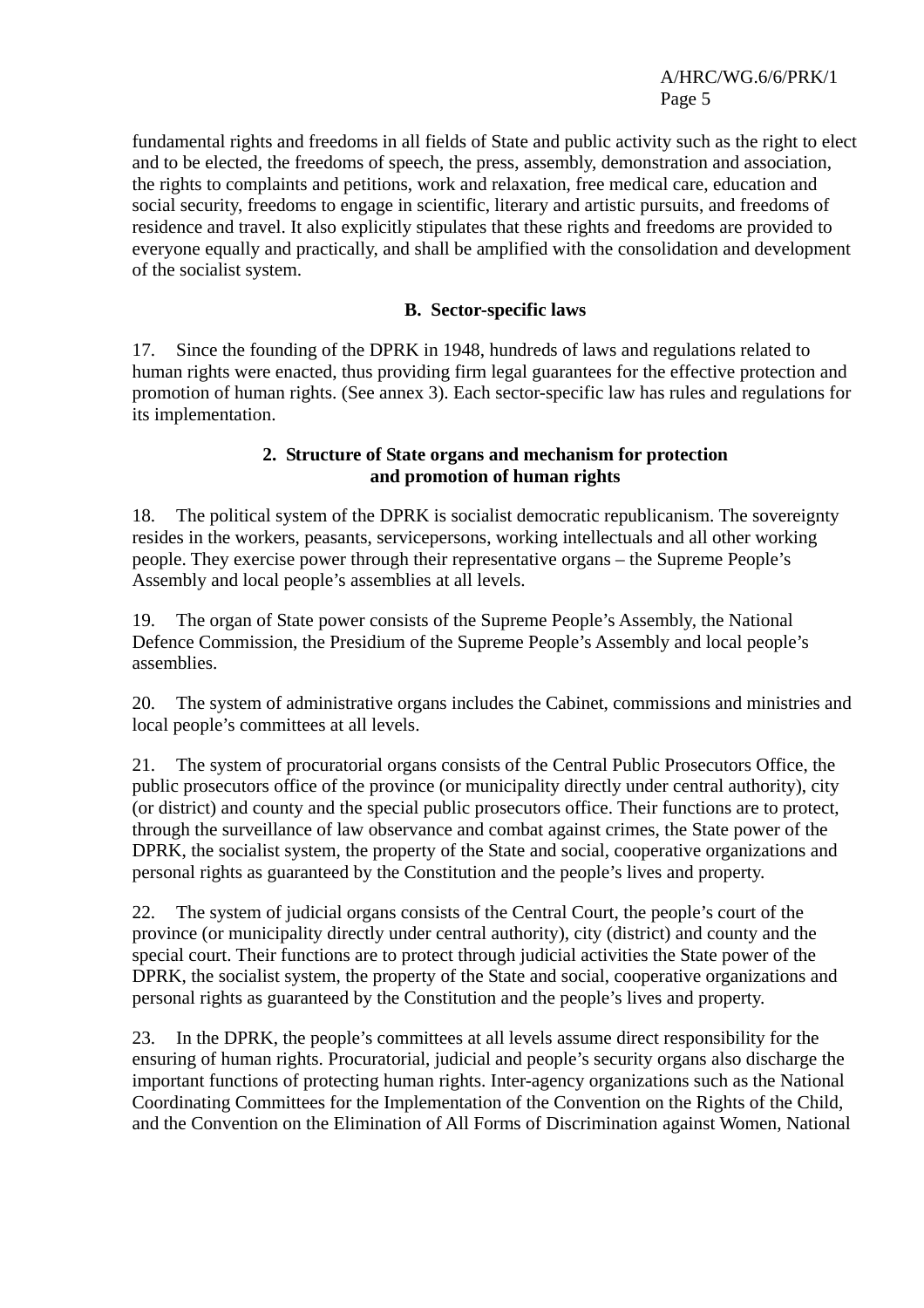Coordinating Committees for UNICEF and UNFPA, and National Commission for UNESCO, and social and non-Governmental organizations such as the women's union, youth league, the Democratic Lawyers' Association, the bar association, teachers' union, the Red Cross Society, the Federation for the Protection of Persons with Disabilities, Human Rights Institute, Education Fund, the Association for Family Planning and Maternal and Infant Health, Measure Committee for Demanding Compensation to "Comfort Women" for the Japanese Army and the Victims of Forcible Drafting are working for the protection and promotion of human rights in accordance with their respective missions and action programmes.

24. The citizens whose rights are violated are duly compensated. The compensation system is guaranteed by the Civil Law, the Law on Compensation for Damages, the Law on Complaints and Petition and other relevant laws.

## **3. Human rights education and public awareness**

25. Education on the Constitution and laws and their studies and dissemination are organized and conducted systematically with a view to making the citizens fully aware of their rights and duties, exercise the full range of their rights and faithfully fulfill their duties. Education on laws related to human rights is provided in two tracks, one in general public education and the other in specialized education. Education on the laws with human rights implications, which was once confined to the professional education for the training of specialists, is now given within the regular education system, i.e. at universities and colleges, as well as primary and secondary schools in a manner appropriate to the level of targets of education. The Grand People's Study House (the biggest library in the capital city of Pyongyang), libraries and other social education establishments, mass media and the press give wide publicity to the legal and common knowledge concerning human rights. Seminars, symposiums and training courses are regularly arranged for civil servants, judges, lawyers, prosecutors, people's security officers and other law enforcement officials, social workers from women's union, youth league and other civil society.

26. Knowledge and awareness of human rights of the general public are at high level. Whereas knowledge and concern about this question was once a matter of interest exclusively to experts, civil servants and social workers, they are now a general concern of broad spectrum of the public as well as young generation. Accordingly, there prevails in the society a firm and widespread view that neglect of human rights means neglect of human beings.

### **4. International human rights instruments to which the DPRK is a party, and fulfillment of commitments and obligations thereunder.**

27. The DPRK acceded to the International Covenant on Economic, Social and Cultural Rights, the Convention on the Rights of the Child, the Convention on the Elimination of All Forms of Discrimination against Women and some other international human rights instruments.

28. The rights set forth in the international human rights instruments are effectively guaranteed in the DPRK through the Constitution, sector-specific laws and regulations. The requirements of international human rights instruments are given effect either through their incorporation into domestic laws and regulations or through direct invocation of the provisions of the instruments.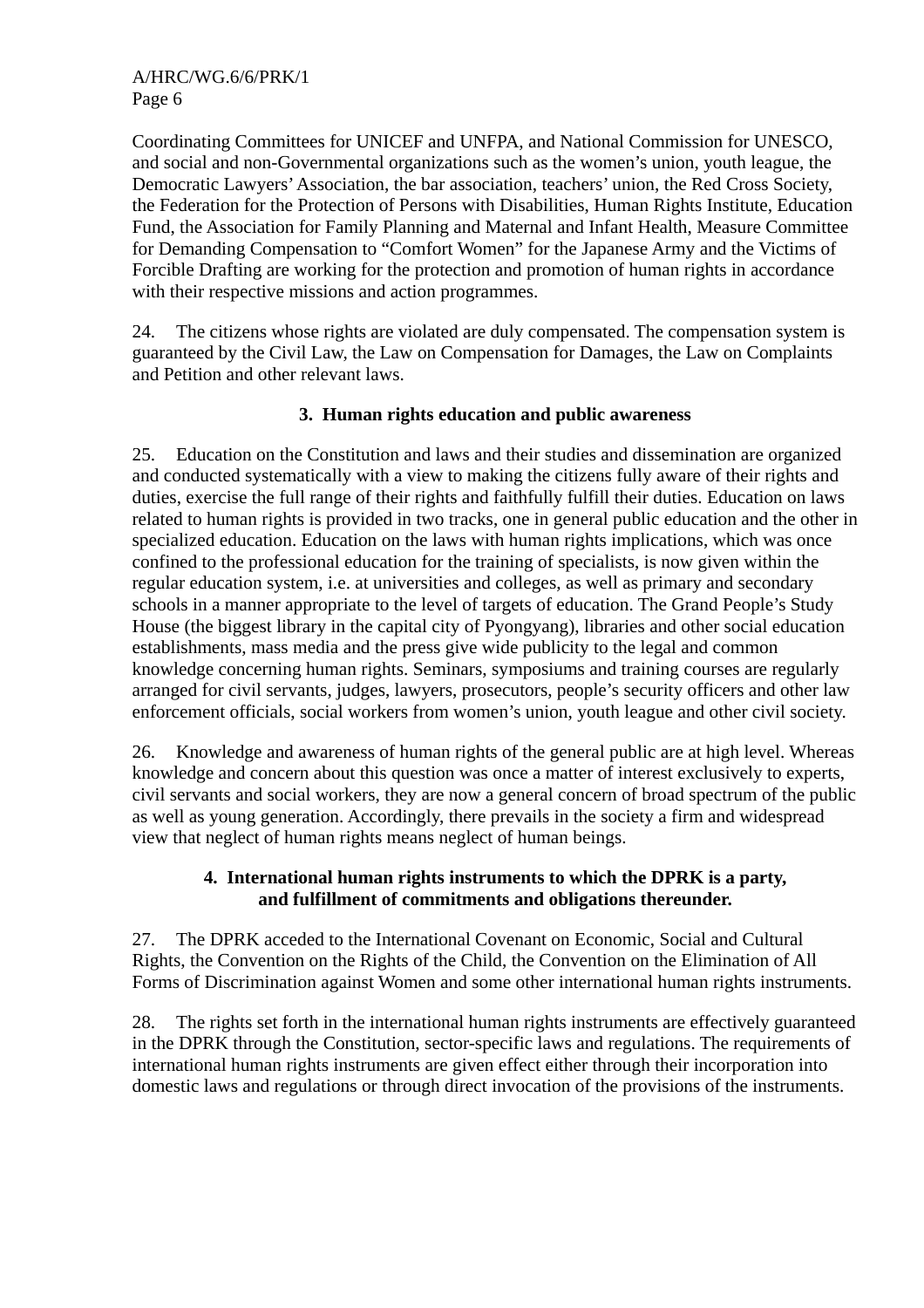29. As of January 2009, the DPRK submitted four periodic reports on the implementation of the CRC, two periodic reports on the implementation of the CESCR, two periodic reports on the implementation of the ICCPR, initial report on the implementation of the CEDAW and had them reviewed by the relevant treaty bodies. The DPRK has taken into serious consideration the observations and recommendations made by the treaty bodies, and accepted and implemented them in the light of its reality.

### **IV. EFFORTS AND EXPERIENCES IN THE PROTECTION AND PROMOTION OF HUMAN RIGHTS**

## **1. Civil and political rights**

### **A. Right to dignity**

30. Respect for the dignity of a human person is a requirement set out in the Constitution and a basic principle to be adhered to as required by "Believe in People like in Heaven", the idea governing the State activities. Insult to dignity and libel are defined as penal offences in the Criminal Law and the perpetrators are liable for compensation under the Law on Compensation for Damages.

31. The Government is of the view that full development of individual freedom and individual qualities contributes to both the promotion of well-being of individuals and advancement of the society as a whole, and accordingly, effectively protects and ensures the development of individual freedom by organically combining them with the healthy sustenance and development of the country and nation, society and collective. The Constitution and many other laws contain provisions concerning the development of individual freedom and individual qualities. This is a freedom of healthy individuality, as it does not mean the freedom of "self-indulgence" which prejudices others' freedom or disregards the law.

32. In the DPRK, equality is fully ensured based on unity and cooperation between persons. No citizen is discriminated on the basis of his/her race, sex, language, religion, education, occupation and position and property, and all citizens exercise equal rights in all fields of the State and public activities.

### **B. Right to life**

33. The DPRK regards the right to life as an essential requirement guaranteeing the very existence of human being and effectively ensures that the right to life and existence is protected.

34. No person is arrested, detained or arbitrarily deprived of life, according to the Constitution and the Criminal Law, unless he/she has committed a very serious crime. Death penalty is imposed only for five categories of extremely serious penal offences and the sentence of death is not imposed for a crime committed by persons below eighteen years of age nor it is carried out on pregnant women.

35. Inviolability of every part of human body is guaranteed by law. Taking off internal organs of human body and selling and buying them or crippling any of its part are regarded as a grave violation of the right to life and thus subjected to serious legal punishment.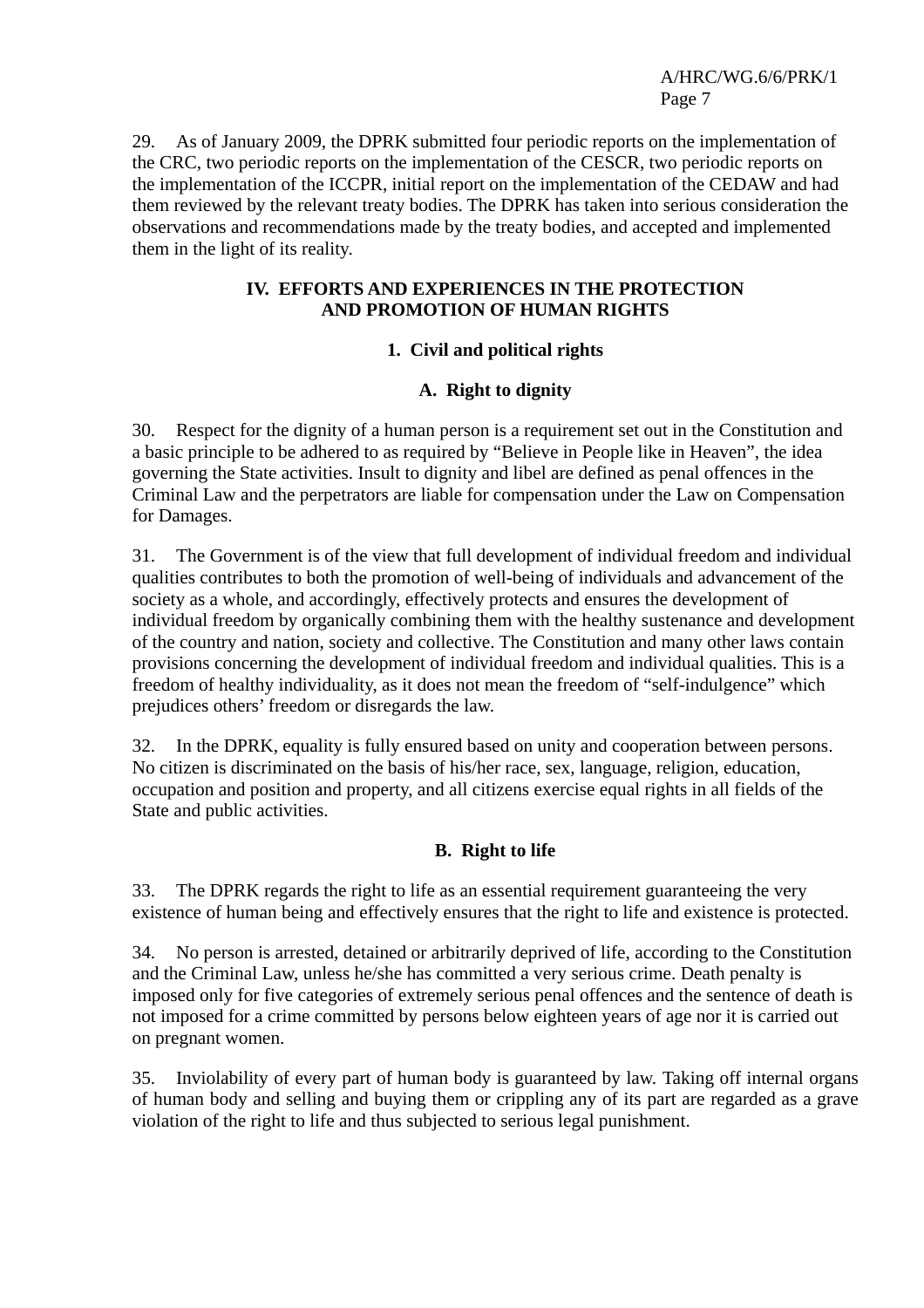## **C. Prohibition of torture and other inhuman treatment**

36. The Criminal Procedures Law strictly prohibits forcing a suspect to admit offence or leading statement by such coercive methods as torture or beating. Confession or admission is regarded ineffective unless it is supported by valid evidence. Conducting coercive interrogation through torture, exaggeration or fabrication of cases and passing unwarranted judgment or award are defined as offences in the Criminal Law. Victims of the aforementioned torture and other coercive means of interrogation are duly compensated.

37. The institutions for training law enforcement officials educate students in such a way that they have a clear understanding of the illegality and harmful effects of torture and other coercive methods of interrogation, fully ensure scientific accuracy, objectivity and prudence in dealing with criminal cases and strictly adhere to the principle of attaching primary significance to evidence. Law enforcement organs regularly take necessary measures to prevent the occurrence of such undesirable methods as coercive interrogation and leading. Procuratorial organs play a vital role in preventing the occurrence of torture and other inhuman treatment and punishment. Public prosecutors conduct regular surveillance of the institutions of investigation, preliminary examination and reformation and take necessary legal measures in case any violation of human rights is found or complaints are lodged by the examinees, defense counsel and others.

## **D. Right to fair trial**

38. The DPRK has established fair trial system and attached great importance to operating it without deviation. The principles, procedures and methods of fair trial are explicitly stipulated in the Constitution, the Law on the Constitution of the Court, the Criminal Procedures Law, the Civil Procedures Law and other relevant laws, and strict compliance with them is ensured.

39. Justice is administered only by a tribunal composed of a judge and two people's assessors elected by the corresponding people's assemblies. The tribunal carries out judicial proceedings in strict accordance with law independently of any interference or influence. The tribunal passes a judgement of guilty or of not guilty when the truth of the case in question has been proved beyond doubt based on scientific evidence thoroughly examined and verified in the course of the trial. The presence of the accused in the trial is compulsory, where he/she defends himself/herself in person or through legal assistance of his/her own choosing. The accused may request the presence of a witness necessary for his/her defence and question him/her. The accused is not forced to make a statement or confession that is disadvantageous to him/her. In the event that the court decision is disagreeable, the accused and the defense counsel may make an appeal, with no restrictions being applied, within 10 days after the passing of the decision.

## **E. Right to participate in the social and political life**

40. The DPRK legalized, as fundamental social and political rights, the right to elect and to be elected, the freedom of expression, assembly and association, and religious beliefs and is ensuring them in practice.

41. All citizens who have reached the age of 17 have the right to elect and to be elected, irrespective of sex, nationality, occupation, length of residence, property status, education, party affiliation, political views or religion.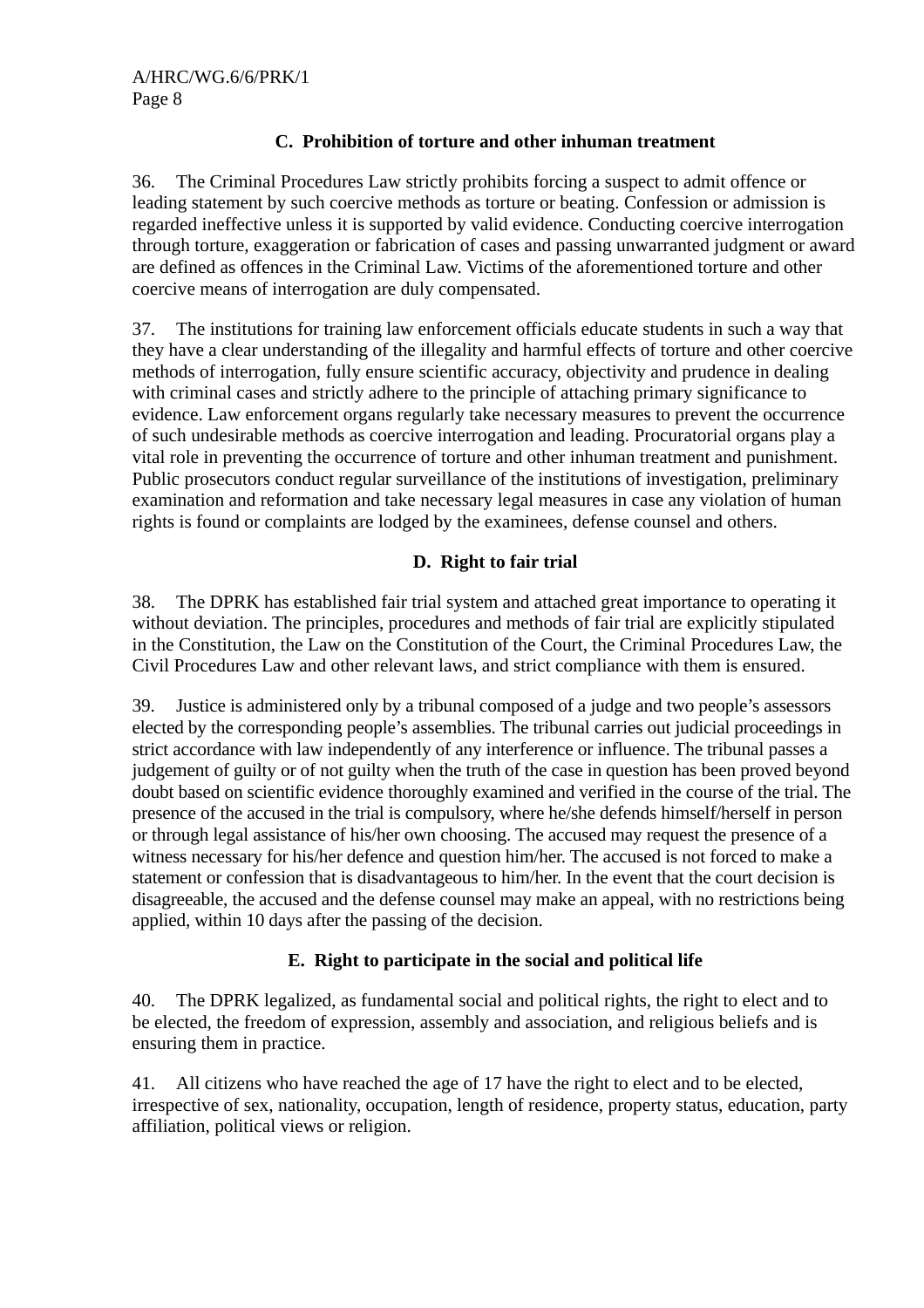42. All citizens have freedom of opinion and expression. There are 480 kinds of newspapers published and circulated at national and provincial level, factories, enterprises and universities and there are hundreds of kinds of magazines published by scores of publishing houses. All citizens can express their views and opinions through TVs and publications. They have the freedom of literary and creative activities by virtue of the Constitution and relevant laws. They have the rights, under the Law on Complaints and Petitions, to criticize institutions, enterprises and organizations, and civil servants for their illegal acts and lodge complaints against them and have them redressed.

43. Citizens have freedoms of assembly and demonstration under the Constitution. The organizers of the assemblies or demonstrations are required to send notification to the local people's committees and people's security organs three days in advance, in which the purpose, date, time, venue, organizer and scope of the event are to be specified. The latter provides conditions for the assemblies or demonstrations and ensures that public order and security are maintained.

44. Citizens have freedom of association by virtue of the Constitution. The State provides conditions for free activities of democratic political parties and social organizations. In case a democratic social organization is to be formed, an application should be sent to the Cabinet thirty days in advance, which specifies the purpose of the organization, the number of its members, organizational structure, date of inauguration, and the name of the leader, accompanied by a copy of the statute. At present, various political parties and social organizations including the Workers' Party of Korea, the Korean Social Democratic Party, the Chondoist Chongu Party, the trade union, agricultural workers' union, women's union and youth league are active in the DPRK.

45. Citizens are guaranteed under the Constitution freedom of religious beliefs such as the right to practise religion of their own free choice, to set up religious buildings and facilities, to freely hold religious ceremonies openly or privately, individually or in community with others and to give religious education. There are such religious organizations as Korea Christian Federation, Korea Buddhists' Federation, Korea Roman Catholic Association, Korea Chondoist Society and Korea Religionists' Society. In recent years the Pongsu Christian Church, the Janchung Roman Catholic Church in Pyongyang and Ryongthong Buddhists' Temple in Kaesong have been rebuilt and expanded, and the Singye Temple in Mt. Kumgang and Bopun Temple in Mt. Ryongak restored to their original state. A Russian Orthodox Church was built in Pyongyang in August 2006, where Russian religious persons staying in the DPRK are holding religious ceremonies. The publications of the religious organizations include "Chondoism Scriptures", "Chondoism Digest", "The Old Testament", "Hymn", "Choice and Practice", "Let's learn Roman Catholicism", "Steps of Religious Life" and "Catholic Prayer". The State is separated from religion and all religions are equal. Religious organizations operate their own educational institutions.

#### **2. Economic, social and cultural rights**

#### **A. Right to work**

46. Citizens have the right to work under the Constitution and the labour-related laws and regulations. All citizens choose their occupations according to their wishes and talents and are provided with secure jobs and working conditions by the State. They work according to their abilities and receive remuneration according to the quantity and quality of the work done.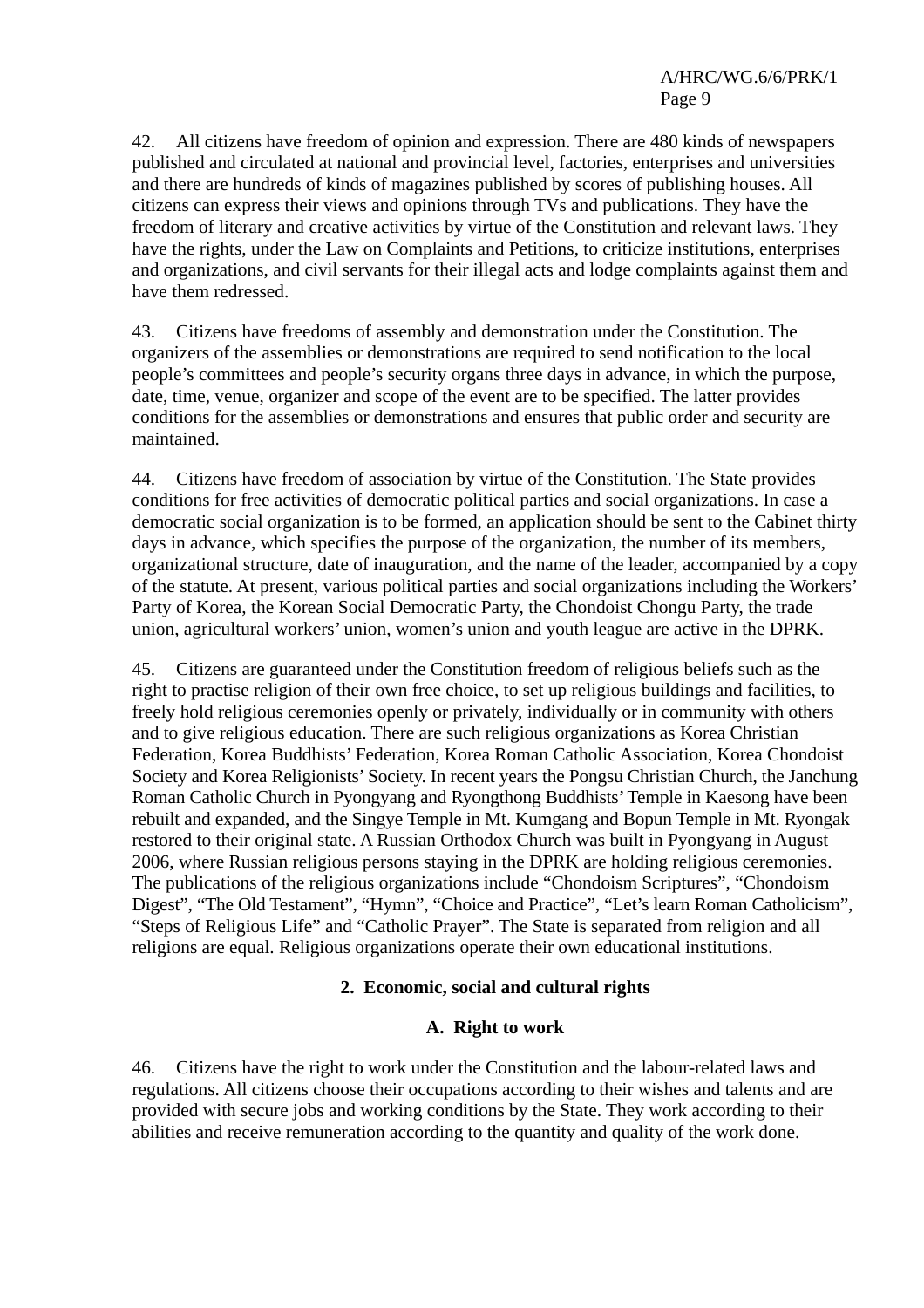47. There are no unemployed people in the DPRK. Institutions, enterprises and organizations have legal obligations to provide working people with jobs. Special attention and encouragement are given to providing jobs to women.

48. All the working people are provided with equal remuneration for equal work without distinction as to sex, age and nationality. Women receive equal pay with men for equal work and, in particular, women with three or more children are paid eight hours' salary for six hours' work.

49. The State adopted legislative measures to prevent any practices that violate political and economic rights and freedoms of citizens in their working life. The relevant laws provide that women should not be employed in such areas as are prohibited by law, that labour protection and safety facilities be sufficiently provided, that the principle of remunerating according to the quantity and quality of the work done be strictly observed, and that citizens' complaints and petitions concerning, for instance, not assigning the right job to a right person in time and their rights to work be addressed fairly and promptly. Accordingly, legal punishments are meted out to managerial officers responsible for any practices contrary to these principles.

### **B. Right to rest and leisure**

50. The right of the working people to rest and leisure is provided by the Constitution and other labour-related laws and regulations. This right is ensured by the establishment of the working hours, the provision of holidays, paid leave, accommodation at health resorts and holiday homes at State expense and by a growing network of cultural facilities.

51. The working day is eight hours and overtime work is strictly prohibited. In case working on a holiday was unavoidable in circumstances of serial non-stop production process and disaster relief operation, workers are given a day off in the following week. They have a fortnight's regular holiday every year with full payment of salary and, depending on their trades, they are entitled to an additional holiday of seven to twenty-one days. In addition to regular and additional holidays, working women enjoy maternity leaves, sixty days before and ninety days after the childbirth.

### **C. Right to social benefits**

52. All citizens are legally entitled to the benefits of the State social security and social insurance.

53. In case workers and office employees stay away from work temporarily on account of illness, injury, tending of a sick family member, recuperation or other reasons, they receive subsidies. Women receive, during their maternity leave, maternity subsidies equal to 100 per cent of their monthly salaries. There are also social security pension granted to those who are under social security scheme and those who lost ability to work, nursing subsidy to those who tend disabled soldiers and seriously injured person, funeral subsidy to those under social security scheme and their families when they pass away, grant-in-aid to the dependents of servicemen and supplementary living allowance to the weak.

54. The expenses for the State social security and social insurance are disbursed from the State budget, of which the social insurance premium paid by the working people accounts for one percent.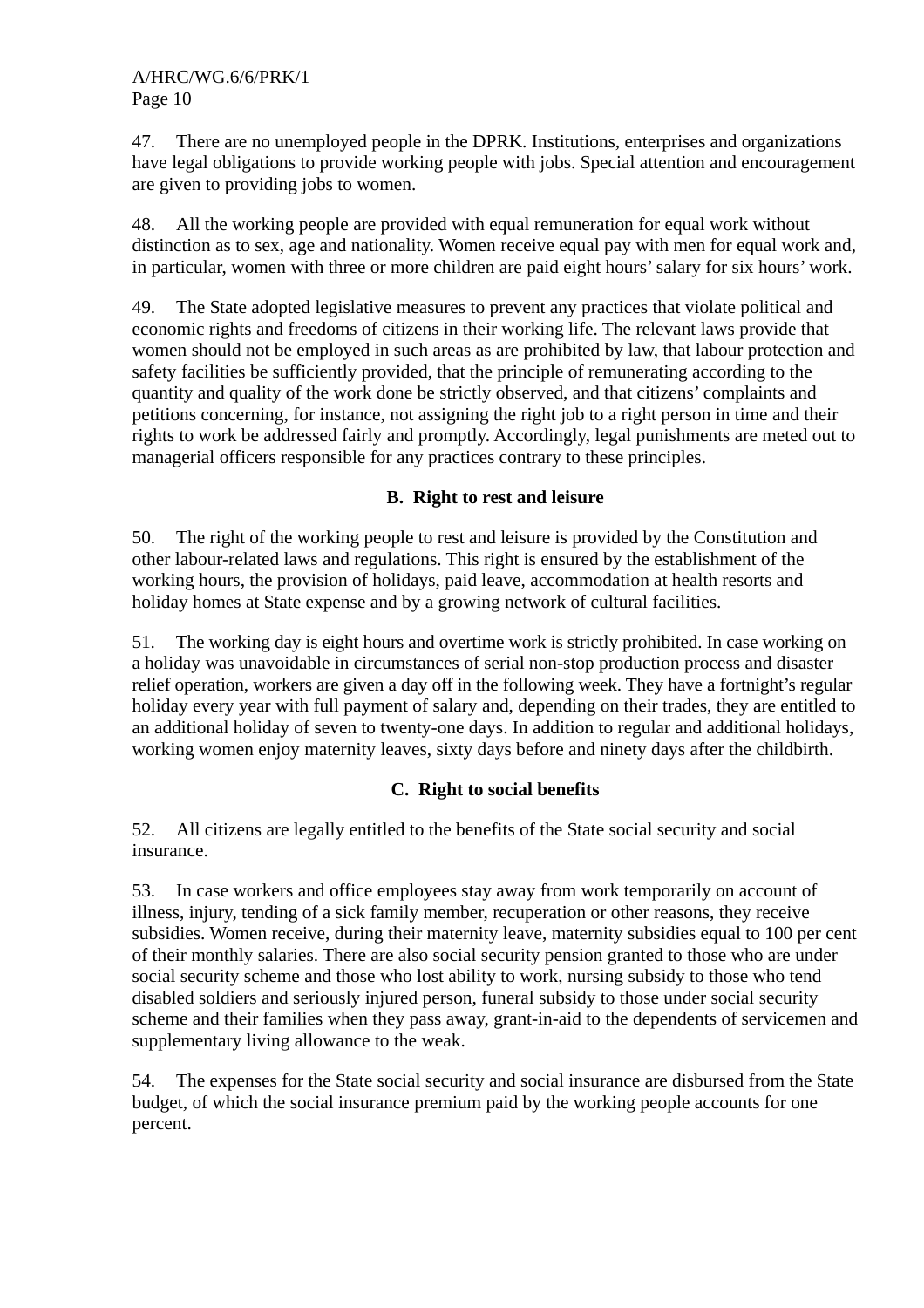## **D. Right to adequate standard of living**

55. The Government takes it as the supreme principle of its activities to steadily raise the material and cultural standards of people and is taking various legislative and policy measures to meet the demands of people for affluent life with decent food, clothing and housing.

56. The State pursues the policy of assuming responsibility for the supply of food to all population. The State has, in accordance with the Law on Food Administration, the Labour Law and the Regulation on Distribution of Food, provided a cheap, timely and equitable supply of food to the workers, office employees and their dependents. However, the considerable decrease in the grain output due to serious natural disasters that repeatedly hit the country since the mid-1990s adversely affected the people's living in general, and in particular, the exercise of their rights to adequate food. The Government, while meeting the pressing demands with a large amount of food obtained through its appeal for international humanitarian assistance, has taken measures to solve the food problem on its own through the increased agricultural production.

57. Citizens are provided with dwelling houses from the State free of charge and have the rights to the protection of their right to use and to the inviolability of their home, according to the Constitution and other relevant laws. The house rent accounts for only 0.3 per cent of their total living expenses. Hundreds of thousands of modern multi-storied apartments have been built during the last two decades in the capital city of Pyongyang and a lot of new houses built and old ones renovated in the towns and rural areas throughout the country. There are some people living in inadequate conditions but no one is left homeless, since people's committees at all levels are responsibly taking care of people's life as householders would do.

## **E. Right to education**

58. The Government has considered education as an important issue decisive for the future of the country and the nation, and has, ever since its founding, devoted great attention to its development. 77 per cent of the population was illiterate when the country was liberated from the Japanese military occupation in August 1945, and illiteracy was completely eradicated by March 1949 as a result of the primary efforts directed by the Government in this regard.

59. The Government has established and developed an advanced education system that is accessible and available to everyone. Universal primary compulsory education system and universal secondary compulsory education system were enforced from August 1956 and November 1958 respectively. Tuition fee was completely abolished at education institutions at all levels, making it possible to enforce universal secondary free and compulsory education. And 11-year universal free compulsory education system has been in force since 1972.

60. The Government has undertaken various efforts to improve the quality of the 11-year free compulsory education system despite the economic hardship that persisted since the mid-1990s. The National Action Plan for Education for All was developed in 2001 in response to the Dakar Action Plan for Education for All of the UNESCO after an extensive discussion with the Ministry of Education, ministries concerned and research institutions, the implementation of which is being actively pursued. Various measures were adopted to encourage social support to educational work, while systematically increasing expenditure for education. Expenditure for education increased from 7.4 per cent in 2002 to 8 per cent in 2006. Currently 1,644,000 students are learning at 4,904 primary schools and 2,415,000 students at 4,801 schools.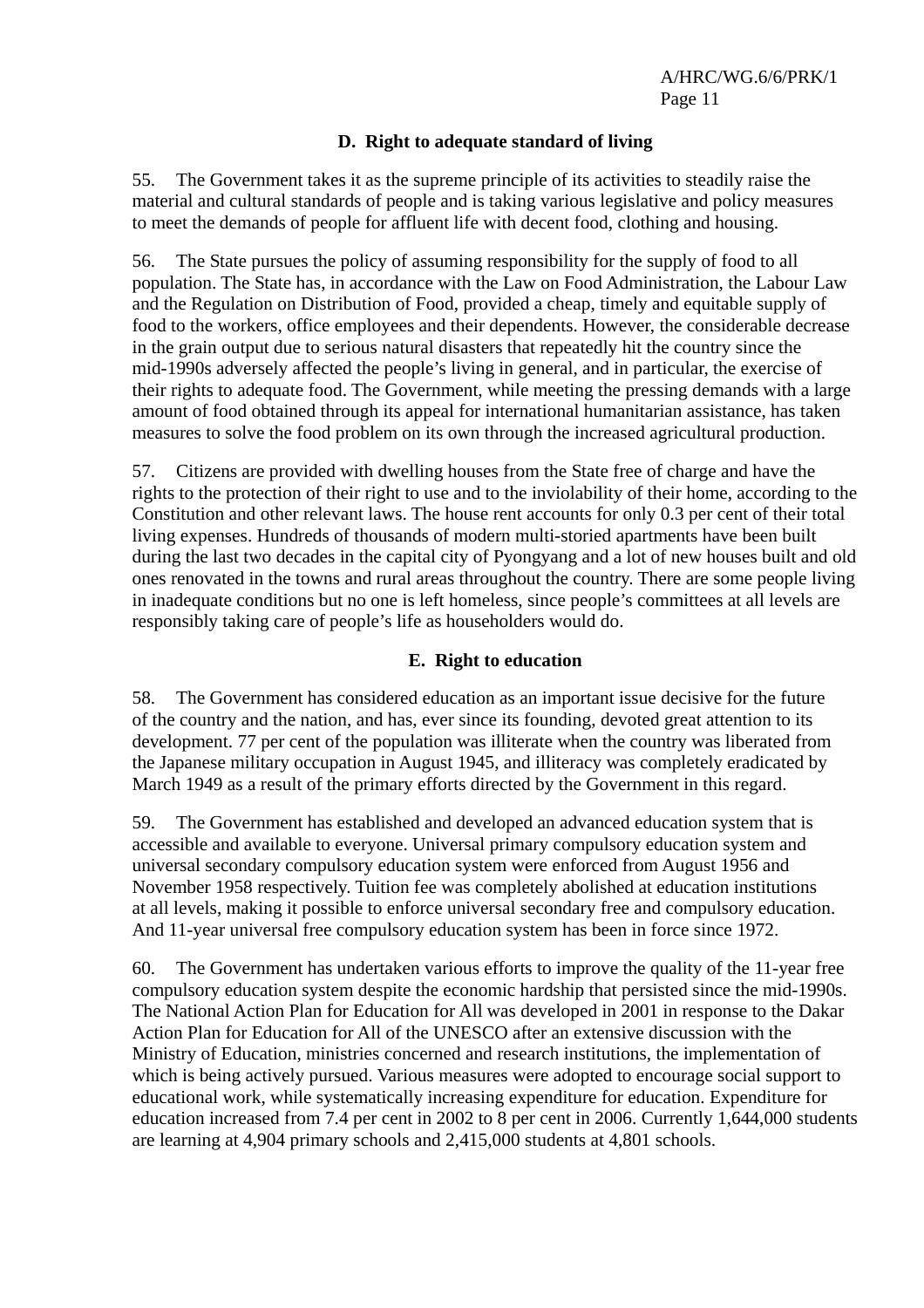61. The Government directed great effort to training all members of society to be possessed of techniques and skills of higher education level by properly combining regular higher education and study-on-the-job education. 302 universities and 460 colleges have been set up since 1946 when Kim Il Sung University, the first of its kind in the country, was established, and the system of study-on-the-job education has been perfected with the founding of the factory college, farm college and fishermen's college in 1951, 1981 and 1993 respectively, thus making it possible to attain the Government goal of making the whole of society intellectual.

## **F. Right to health**

62. The Government has established and strengthened a popular public health system since the early days of its founding. It promulgated on January 27, 1947 the decision on providing to the workers, office employees and their dependants free medical care under social insurance programme and adopted relevant measures for its implementation. This was the first Statefunded free medical care in the history of Korea. The Government introduced universal free medical care in all parts of the country from January 1, 1953, the hard time of the Korean War (1950-1953). Complete and universal free medical care has been provided since February 1960, which was later legalized by the Constitution and the Public Health Law. Everyone in the DPRK receives medical service of all categories equally, practically and free of charge.

63. The public health system has been further strengthened thanks to the popular health policy of the Government. People's life expectancy increased 1.7 times, or from 38.4 (37.3 for male and 39.5 for female) in the pre-liberation days to the present 67.6 (63.5 for male and 71.4 for female). There were only 9 hospitals in 1945 (the year of country's liberation from Japanese military occupation) but now there are 1,986 hospitals and 6,104 clinics. The number of doctors per 10,000 population increased from 1.1 in 1949 to the present 32. In its efforts to attain the relevant targets of the Millennium Development Goals of the United Nations and the Strategy for Health for All of the WHO the Government has adopted measures to supply safe drinking water to all people, prevent communicable diseases through the increased immunization coverage and improve the primary health care service. Household-doctor system has a large share in the primary health care system. 44,760 doctors at about 7,000 policlinics, ri-people's hospitals and clinics are responsibly taking care of people's health at a ratio of one doctor per an average of 134 households.

## **G. Right to cultural life**

64. Citizens are free to engage in scientific, literary and artistic pursuits under the Constitution. The State grants benefits to inventors and innovators and protects the copyright, inventions and patents.

65. The Government has set forth the policy of encouraging people to actively take part in the literary and artistic activities, and created conditions for them to fully enjoy cultural life by setting up cultural establishments and facilities of various kinds. The thousands of theatres, cinemas and culture halls in Pyongyang, provinces and counties greatly contribute to the cultural life and amenities of the working people.

66. All citizens have the right to the protection of the moral and economic rights to their inventions and to benefit from them. These rights are guaranteed by the Copyright Law, the Law on Invention, the Law on Industrial Designs, the Trademark Law and their implementation regulations.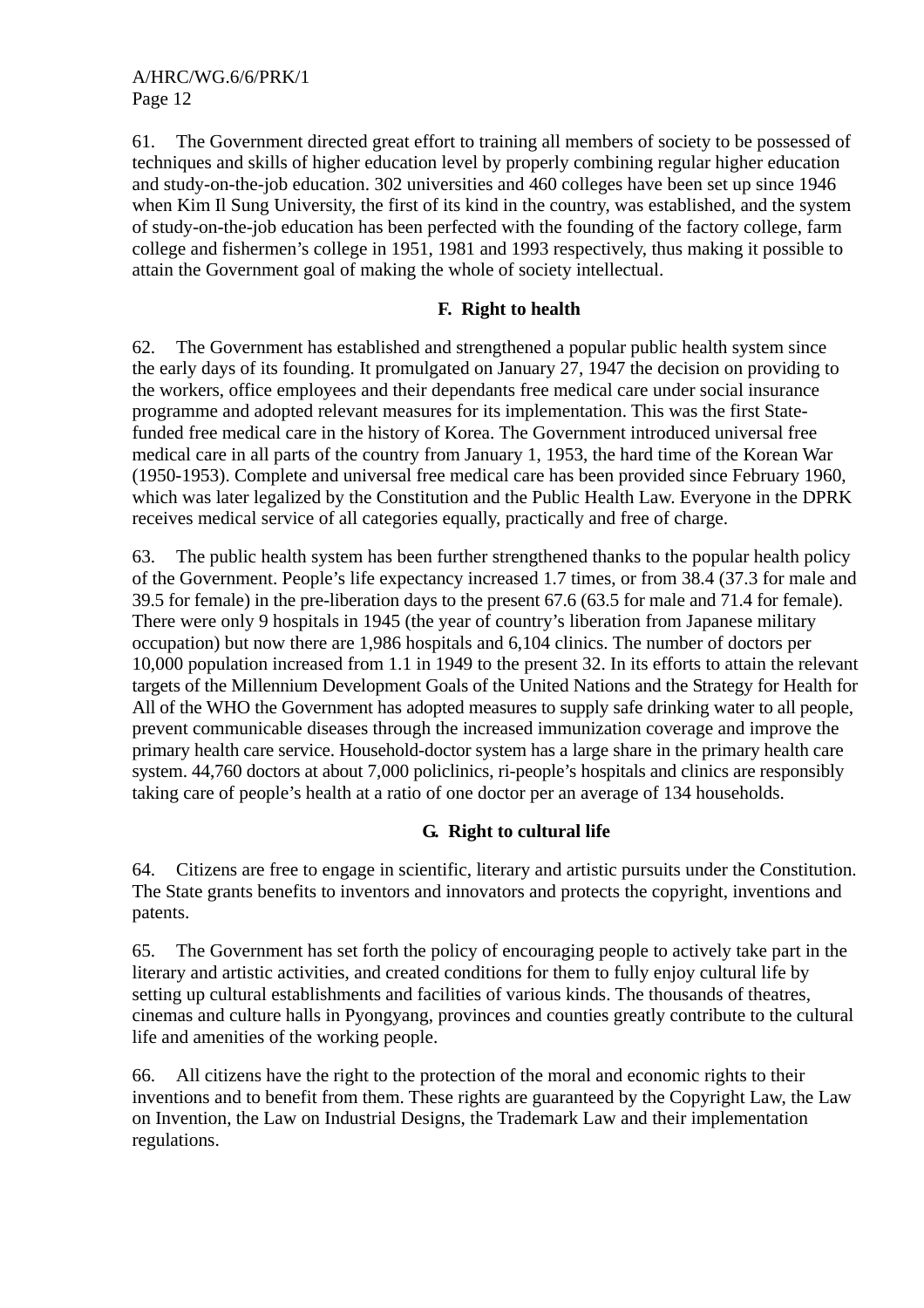## **3. Rights of specific groups**

#### **A. Women's rights**

67. The Government promulgated the Decree on Sex Equality on July 30, 1946 with a view to freeing women from the centuries-old feudal fetters, which specifies that women have equal rights with men to political life, to work, to education, to family life and to property ownership, etc. The contents of the decree were incorporated later in the Constitution to be further developed in depth. The State further concretized the political status of women and their economic, social and cultural rights through the adoption of the Nationality Law, the Law on Election, the Law on Local Power Organs, the Civil Law, the Civil Procedures Law, the Family Law, the Law on Education, the Labour Law, the Law on Public Health, etc.

68. Today women are taking part in political, social and cultural life with equal rights with men. Women make up 15.6 per cent of the deputies to the Supreme National Assembly. They account for 49 per cent of the workforce. There are thousands of associate doctors and doctors, and 463,000 engineers, technicians and specialists.

69. Under the Government's policy on public health which focuses special attention on the promotion and protection of women's health, and the reproductive health strategy, all women are under the responsible care of household doctors, obstetricians and gynecologists, which help improve their health steadily. More than 98 per cent of pregnant women receive the assistance of professionals in child delivery. The maternal mortality rate was 96.3 per 100,000 live births in 2006.

#### **B. Child rights**

70. The State has invariably maintained, ever since the early days of its founding, the principled stand that children are the future and the "Kings" of the country. The State secured legal guarantees for bringing up children to be reliable leaders of the future and guaranteeing their rights to the fullest possible extent through the adoption of the Constitution, the Law on Education, the Law on Public Health, the Law on Upbringing and Nursing of Children, the Social Security Law, the Law on the Protection of Persons with Disabilities, the Family Law, etc. With a view to further protecting the rights of the children the Government formulated in 1992 the National Action Plan for the Well-being of Children (1992-2000) and reviewed its implementation stage by stage. A new action plan for 2001-2010 containing follow-up measures and new goals is being implemented through various programmes.

71. All the children receive compulsory education free of charge starting from the age of six or seven under the universal 11-year free compulsory education system, giving full scope to their wishes and talents. The enrolment rate in primary school is 100 per cent, the advancement rate 99.7 per cent and the graduation rate 100 per cent.

72. Children without parents are cared in orphanages, and when they reach school age, they study at orphans' primary schools and secondary schools receiving stipends. There are, for orphans, 14 nurseries and 12 kindergartens and 17 primary and secondary schools.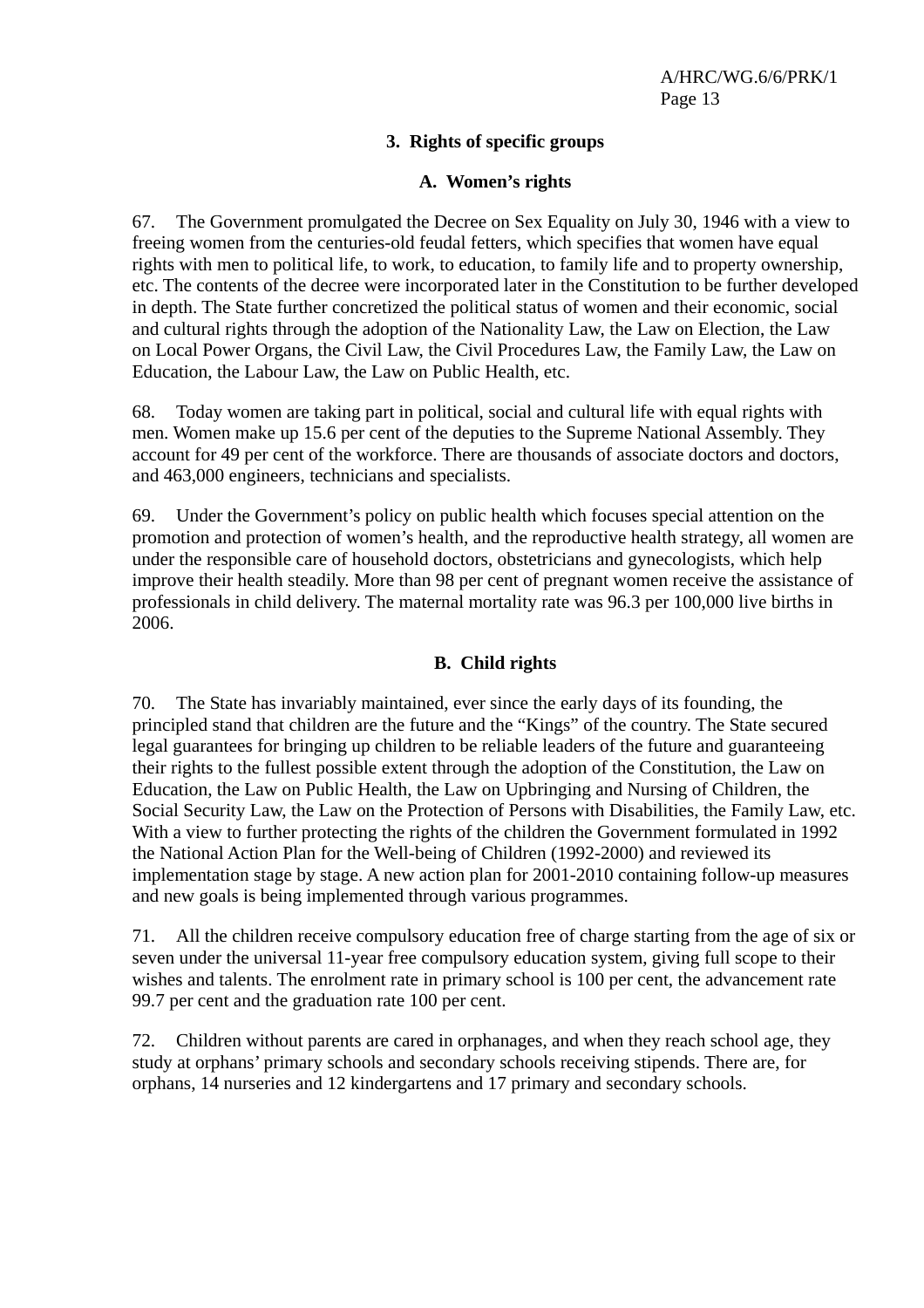73. Before 1945 (the year of the country's liberation from the Japanese military occupation) child mortality rate was 204 per 1,000 live births, which was reduced to 11.4 in the 1980s. Children's health which was temporarily aggravated in the mid-1990s due to successive natural disasters, has improved, with the result that under-5 mortality rate was reduced from 50 per 1,000 in 1998 to 40 in 2005. Children's nutritional status also improved, thus reducing the low birth rate from 6.7 per cent in 2002 to 6.3 per cent in 2006. Breastfeeding rate of infants below 6 months is 98.7 per cent. Child vaccination coverage is at a high level, with the vaccination rate for mixed DPT-3 82.2 per cent, the measles 96.9 per cent, polio 99.8 per cent and tuberculosis 99.8 per cent.

## **C. Rights of the persons with disabilities**

74. The DPRK adopted in 2003 the Law on the Protection of Persons with Disabilities with a view to protecting the rights of persons with disabilities satisfactorily. They receive education and medical treatment, choose their occupation according to their talents and abilities, and enjoy cultural life with equal rights with others. According to the selective survey conducted in 2005 there were 3,639 children with mobility disabilities, of whom 2,176 were boys and 1,463 girls. Blind children and deaf and dumb children are learning at special schools receiving stipends, while children with other disabilities are included in the mainstream classes. Disabled soldiers' factories and welfare service centres were set up for the purpose of creating jobs for the persons with disabilities, tonic medicine and walking aid devices are provided free and paid vacation and allowances are provided to them.

75. Colorful functions are arranged annually on June 18, the day of persons with disabilities, which serve as an important occasion in facilitating their integration into society and encouraging the general public to respect the dignity and worth of the persons with disabilities and render them support. The Korean Federation for the Protection of Persons with Disabilities, which started functioning in July 2005, plays a significant role in this regard. The persons with disabilities receive full protection of their rights thanks to the Government's popular policy and the amicable social atmosphere in which the beautiful traits of helping and leading each other flourish.

## **4. International cooperation in the field of human rights**

76. The DPRK pays due regard to the international cooperation in the field of human rights and attaches importance to genuinely constructive dialogues and cooperation with international human rights bodies. Accordingly, invitations were extended to the delegations of the Amnesty International, International Association against Torture and the Committee on the Rights of the Child and the team of Special Rapporteur of the Commission on Human Rights on violence against women, its causes and consequences, who were given, as they wished, the opportunities to talk with the local law enforcement officials, visit the reformatory and detention facilities and inmates, thereby obtaining first-hand information on the situation of human rights in the DPRK.

77. In particular, the DPRK, after the establishment of diplomatic relations with the European Union (EU), responded with sincerity to all questions raised by EU as regards human rights and conducted a wide range of dialogues and cooperation. Each political dialogue between the DPRK and EU was attended by the human rights experts of the former to provide explanation and clarification to the latter's questions. Furthermore, in October 2001, the DPRK side gave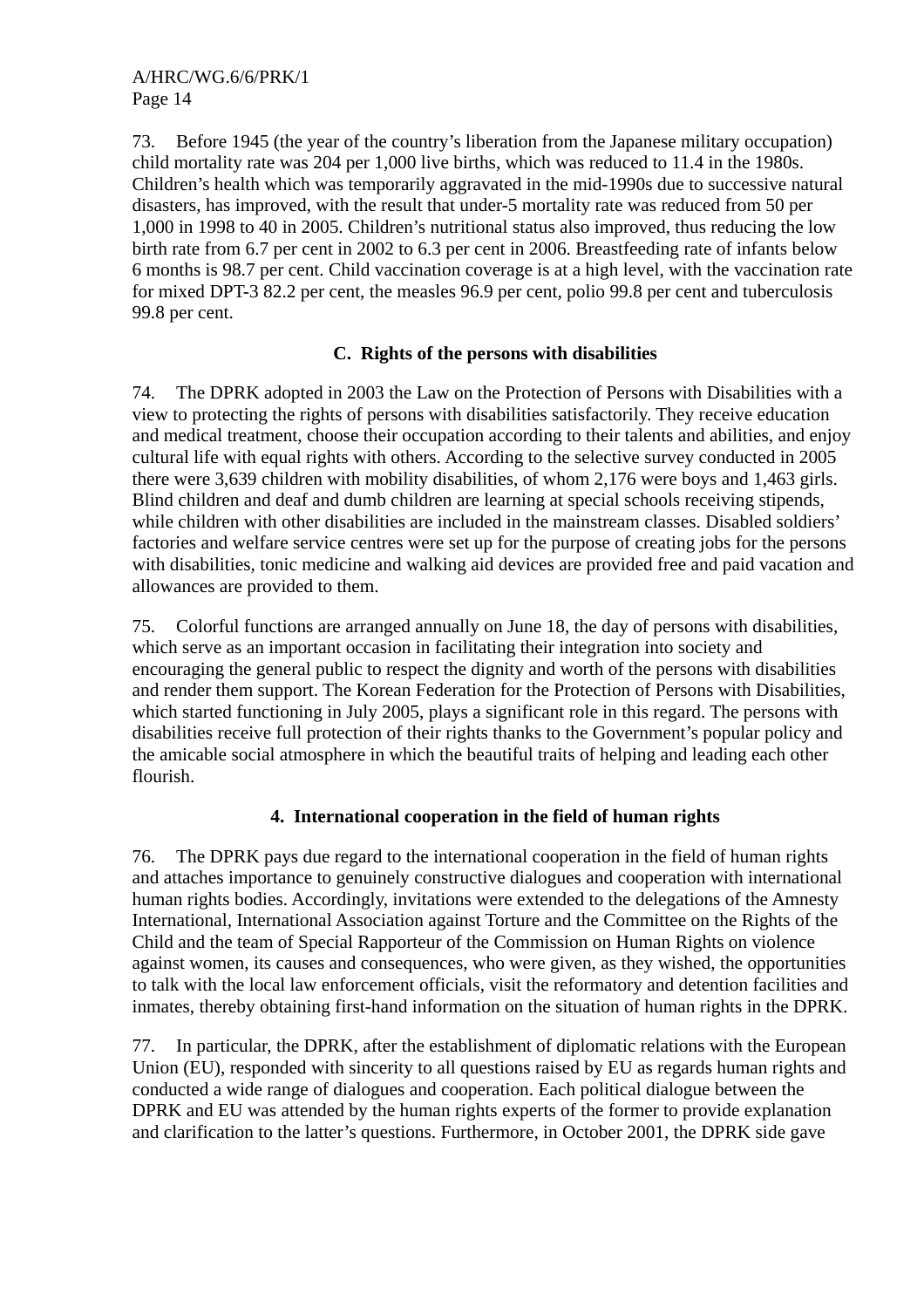answers with tolerance even to the EU's written questions little short of interference in internal affairs. There were regular contacts between the human rights experts of the DPRK and the ambassadors of the member states of EU to the DPRK, in which the position and activities of the DPRK in respect of human rights including status of submission of reports on the implementation of relevant international human rights instruments were informed. A delegation of French parliamentarians visited a reformatory and met with local officials during their visit to the DPRK in September 2001, and Director in charge of East Asia in the Ministry of Foreign Affairs of Germany met with a released convict as he wished during his visit to the DPRK in May 2002. These above-mentioned activities took place within only two years since the beginning of human rights dialogues between the DPRK and EU.

78. In utter disregard of the above-mentioned cooperation and sincere efforts by the DPRK, the EU surprisingly tabled an anti-DPRK "draft resolution" at the 59<sup>th</sup> session of the Commission on Human Rights in 2003. The continued adoption since then of the anti-DPRK "resolutions" by the EU at the Commission on Human rights, Human Rights Council and the General Assembly only served to put an end to the human rights dialogues and cooperation between the DPRK and EU.

#### **V. OBSTACLES AND CHALLENGES TO THE PROTECTION AND PROMOTION OF HUMAN RIGHTS**

## **1. Hostile policy of the United States toward the DPRK**

79. The United States has persistently pursued the hostile policy towards the DPRK since the early days of the its founding. This policy covering the political, economic, military and all other areas poses the greatest challenge to the enjoyment of genuine human rights by the Korean people.

80. The United States is making an undisguised attempt to interfere in the internal affairs of the DPRK and change its system under the pretext of "human rights protection". "North Korean Human Rights Act" enacted by the US Congress in 2004 is a typical example. Let alone its content, the title of this "Act" itself suggests its provocative and interventionist nature. This abnormal "Act" aims, under the pretext of promoting "human rights", "democracy" and "market economy" in the DPRK, at inciting dissatisfaction among the citizens with their Government and thus leading them to change their system and overthrow their Government. The "Act" provides for 12-hour-per-day radio broadcasting in Korean language against the DPRK, massive input of mini-radios tuned to its broadcasting, inciting the citizens to "defection" and "immigration" to and "asylum" in the United States, as well as financial and material support for these programmes (the US administration appropriated USD 24,000,000 for this "Act"). Numerous non-Governmental human rights organizations are hell-bent on anti-DPRK campaigns under the financial support of the US administration for the implementation of this "Act".

81. It is up to the people of a country to decide what type of political and economic system they wish to choose. The social and political system established in the DPRK is a socialist system of the Korean people's own choice. The enactment by the United States of the "North Korean Human Rights Act" is an all-out interference in internal affairs of the DPRK. Any move aimed at divorcing the DPRK citizens from their Government under the pretext of "protection of human rights" is an undisguised attempt to overthrow the Government and infringement on the right of self-determination.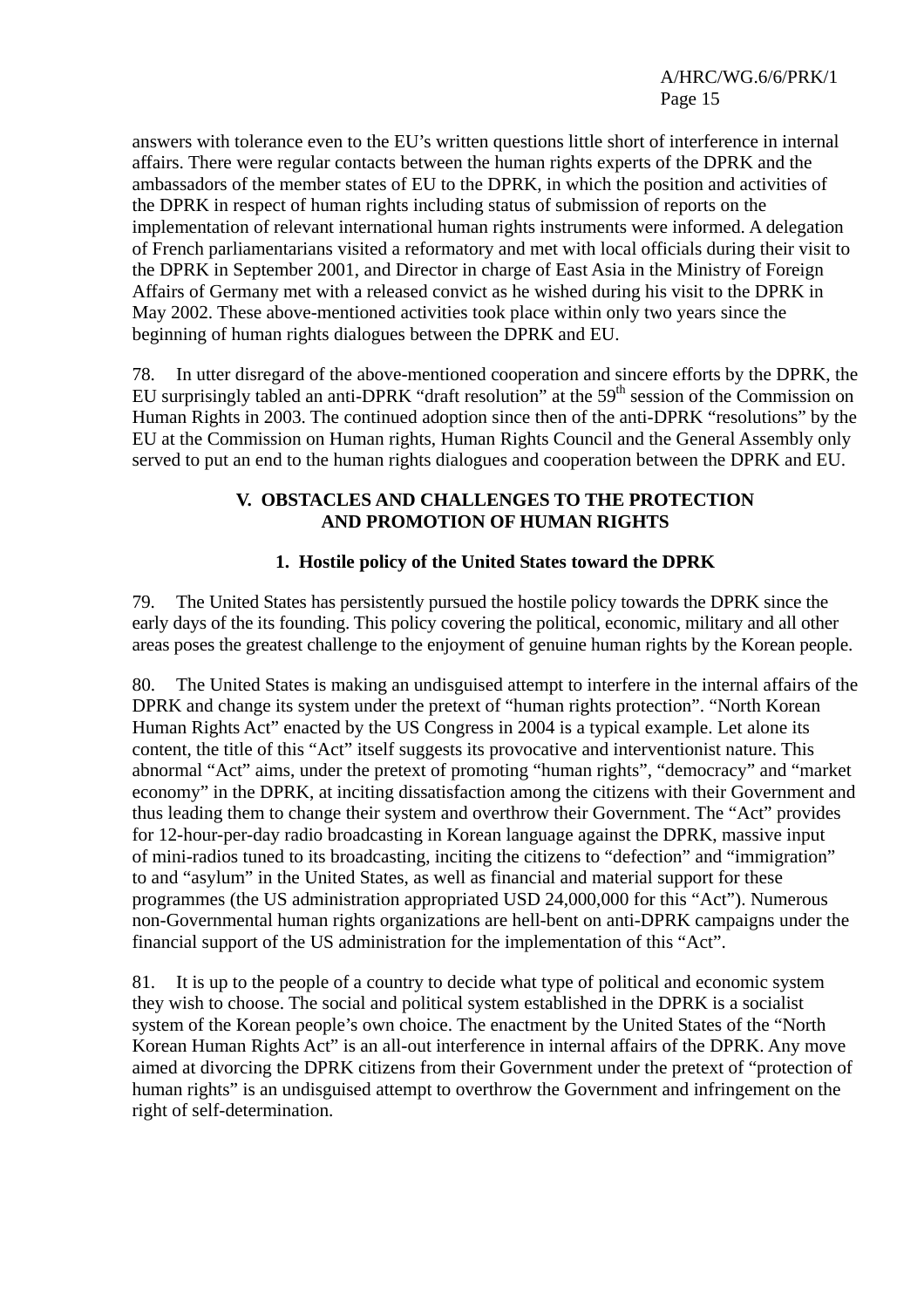82. The United States has imposed numerous sanctions on the DPRK historically, thus inflicting on it tremendous economic losses and gravely hindering the enjoyment by the Korean people of the human rights.

83. The United States is militarily threatening the DPRK while annually staging different DPRK-targeted war exercises like "Key Resolve" and "Ulji Freedom Guardian" on and around the Korean peninsula. Aggression by the United States in recent years upon other countries and their mass killing of civilians left a serious lesson that failure to defend the national sovereignty will result in inability to defend the rights of people to life. The DPRK will further intensify its self-defensive measures in order to safeguard sovereignty and dignity, and human rights of its citizens.

## **2. Anti-DPRK campaigns including adoption of "human rights resolutions" at the United Nations**

84. As mentioned above, EU in collusion with Japan and other forces hostile to the DPRK has adopted every year since 2003 the anti-DPRK "human rights resolution" at the Commission on Human Rights, Human Rights Council and UN General Assembly.

85. These "resolutions" aim at tarnishing the image of the DPRK and thereby achieving political purpose of eliminating the ideas and system that the Korean people have chosen for themselves and defended, and not at the genuine protection and promotion of human rights. The sponsors of the "resolution" preposterously argue that they are aimed at promoting "cooperation" and "collaboration" for the "protection and promotion of human rights". However, the reality speaks by itself that the "resolutions" are the root source of mistrust and confrontation, and the impediments to international cooperation.

86. The DPRK attaches importance to international cooperation in the field of human rights. However, as has been made clear by the Government on several occasions, the very impediments in the way of materializing this cooperation are the above-mentioned "resolutions", which are thoroughly politicized and selective. Selective attack and cooperation are incompatible.

### **3. Dissolution of the socialist market, successive natural disasters and their consequences**

87. Dissolution of the socialist market in the early 1990s and the tremendous financial and economic losses and depletion of material resources owing to the successive natural disasters that started in the mid-1990s brought the gravest difficulties to the economic development of the country.

88. The most serious difficulty was the worsening of the condition of food supply. In 1996 alone, 3,180,000 tons of food was in short supply, thus causing a sharp decrease in the amount of provisions. Consequently, health condition of people in general deteriorated; infant and child mortality rate and malnutrition rate increased and diseases like infants' diarrhea, respiratory tract infection and tuberculosis broke out.

89. Infrastructure of the national economy was devastated and numerous factories, enterprises, coal mines, mines, reservoirs and dams were seriously destroyed, making it impossible to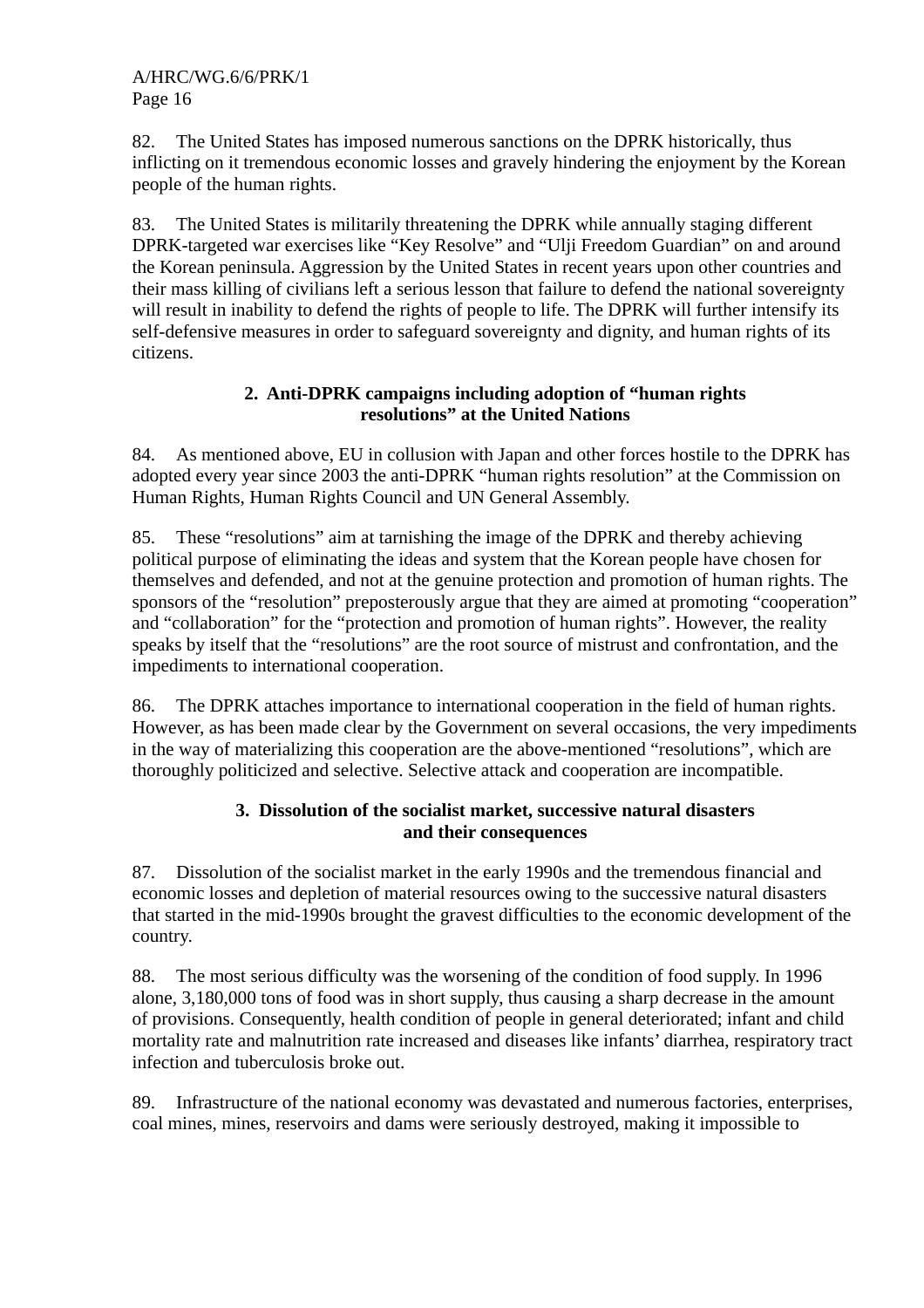regularize production and in particular, to provide sufficient heating to schools in the winter time and textbooks to students.

90. The Government has adopted various measures to remove the after effects of natural disasters as soon as possible and reactivate the economy. Priority has been directed, for increased agricultural production, to the expansion of arable land through land reclaiming and rezoning, and to the boosting of grain production through improvement of seeds, double cropping and potato farming. Decisive measures have also been taken to raise the whole of the economy to a high level through concentration of efforts on electricity production, coal mining, metallic industry and railway transport and other key sectors of economy.

91. Positive steps taken by the Government and the patriotic efforts of the people have resulted in the increase of the Gross Domestic Production and the State budget in recent years and improvement of the people's life in general. Today all the Korean people are working devotedly full of confidence and optimism under the slogan of "Let us optimistically advance however tough our road might be!" for the building of a great prosperous powerful nation where everything thrives and everyone is well-off.

## **VI. CONCLUSIONS**

92. The Government of the DPRK, while reviewing, for preparation of the present report, the experiences so far gained in the activities for protection and promotion of human rights and observing global human rights situation, considered what conditions are essential for the effective ensuring of a full range of human rights and how to realize them. It became convinced that for the protection and promotion of genuine human rights a State should:

- (i) Defend the country against foreign interference and achieve durable peace and stability;
- (ii) Build a social system free from the root source of exploitation and oppression;
- (iii) Ensure that unity and cooperation between persons prevail society, and not confrontation and mistrust and;
- (iv) Attain high level of economic development based on cutting-edge science and technology, and promote healthy culture.

93. The Government, regarding it as the supreme principle of its activities to ensure the protection and promotion of human rights and well-being of people, has set as its immediate major task to attain the goals for the building of an economic power by 2012 through concerted efforts of the army and people and thereby raise the people's living to a high standard.

94. The Democratic People's Republic of Korea will continue to hold fast to its own socialist human rights theory and policy, the validity of which has been fully manifested. At the same time, it will take the useful recommendations and observations seriously, and do its best for the enjoyment at a higher level of human rights by the Korean people, thus positively contributing to the efforts of the international community to this end.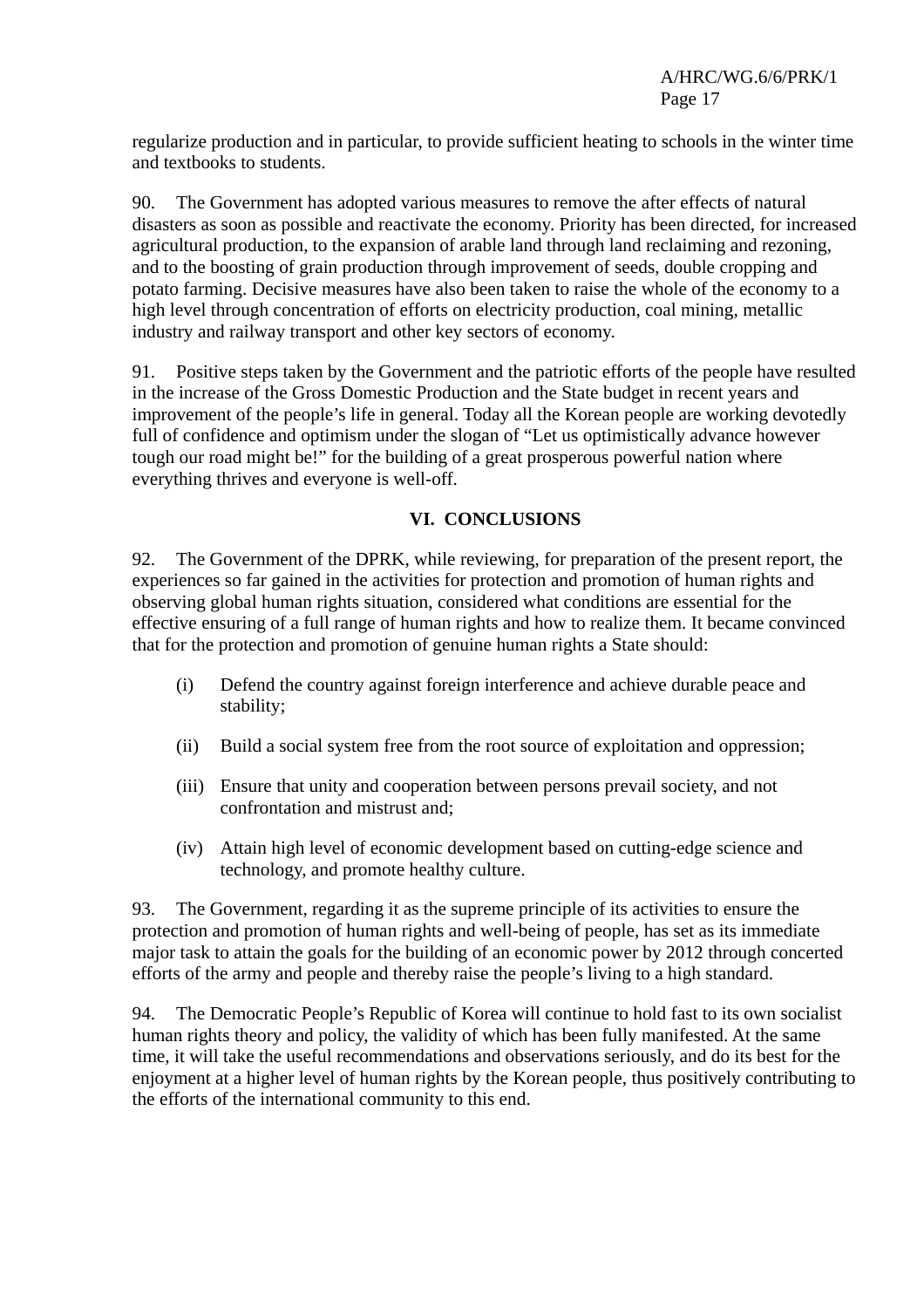## **Annex 1**

## **Typical National institutions participated in the preparation of national report for UPR**

- (1) Presidium of the Supreme People's Assembly
- (2) Secretariat of the Cabinet
- (3) Central Court
- (4) Central Public Prosecutors Office
- (5) State Planning Commission
- (6) Ministry of Foreign Affairs
- (7) Ministry of People's Security
- (8) Ministry of Finance
- (9) Ministry of Education
- (10) Ministry of Public Health
- (11) Ministry of Agriculture
- (12) Ministry of Food Administration
- (13) Ministry of Labour
- (14) Ministry of Culture
- (15) Ministry of Land and Environment Protection
- (16) Ministry of Construction
- (17) Ministry of City Administration
- (18) State Bureau of Quality Supervision
- (19) Invention Office
- (20) Central Statistics Bureau.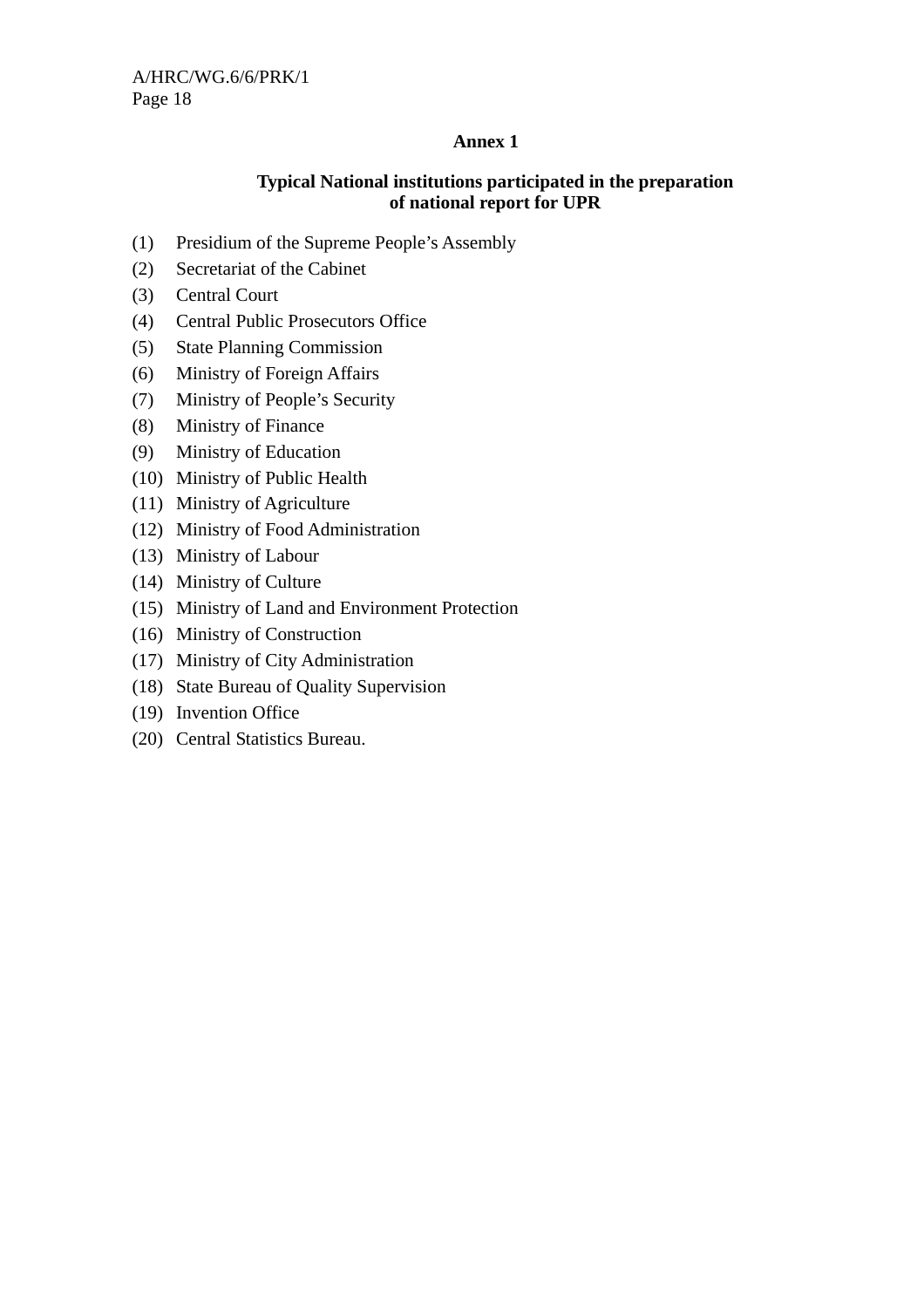#### **Annex 2**

### **Social organizations, academic institutions and non-Governmental organization participated in the consultation for the preparation of national report for UPR**

- (1) Korean Human Rights Institute
- (2) Central Committee of the Korean Bar Association
- (3) Korean Democratic Lawyers' Association
- (4) Central Committee of the Korean Trade Union
- (5) Central Committee of the Korean Agricultural Workers' Union
- (6) Central Committee of the Korean Democratic Women's Union
- (7) Central Committee of **Kim Il Sung** Socialist Youth League
- (8) Central Committee of the DPRK Red Cross Society
- (9) Korean Religionists' Conference
- (10) Central Committee of Korean Chondoists' Society
- (11) Central Committee of Korean Buddhists' Federation
- (12) Central Committee of Korean Christians' Federation
- (13) Central Committee of Korean Roman Catholic Federation
- (14) Central Committee of Korean Journalists' Union
- (15) Korean Medical Association
- (16) Central Committee of Korean Federation for the Protection of Persons with Disabilities
- (17) Korean Association for Family Planning and Maternal and Infant Health
- (18) Population Institute
- (19) Korea Education Fund
- (20) Law College of the **Kim Il Sung** University
- (21) Law Institute of the Academy of Social Sciences
- (22) University of National Economy.